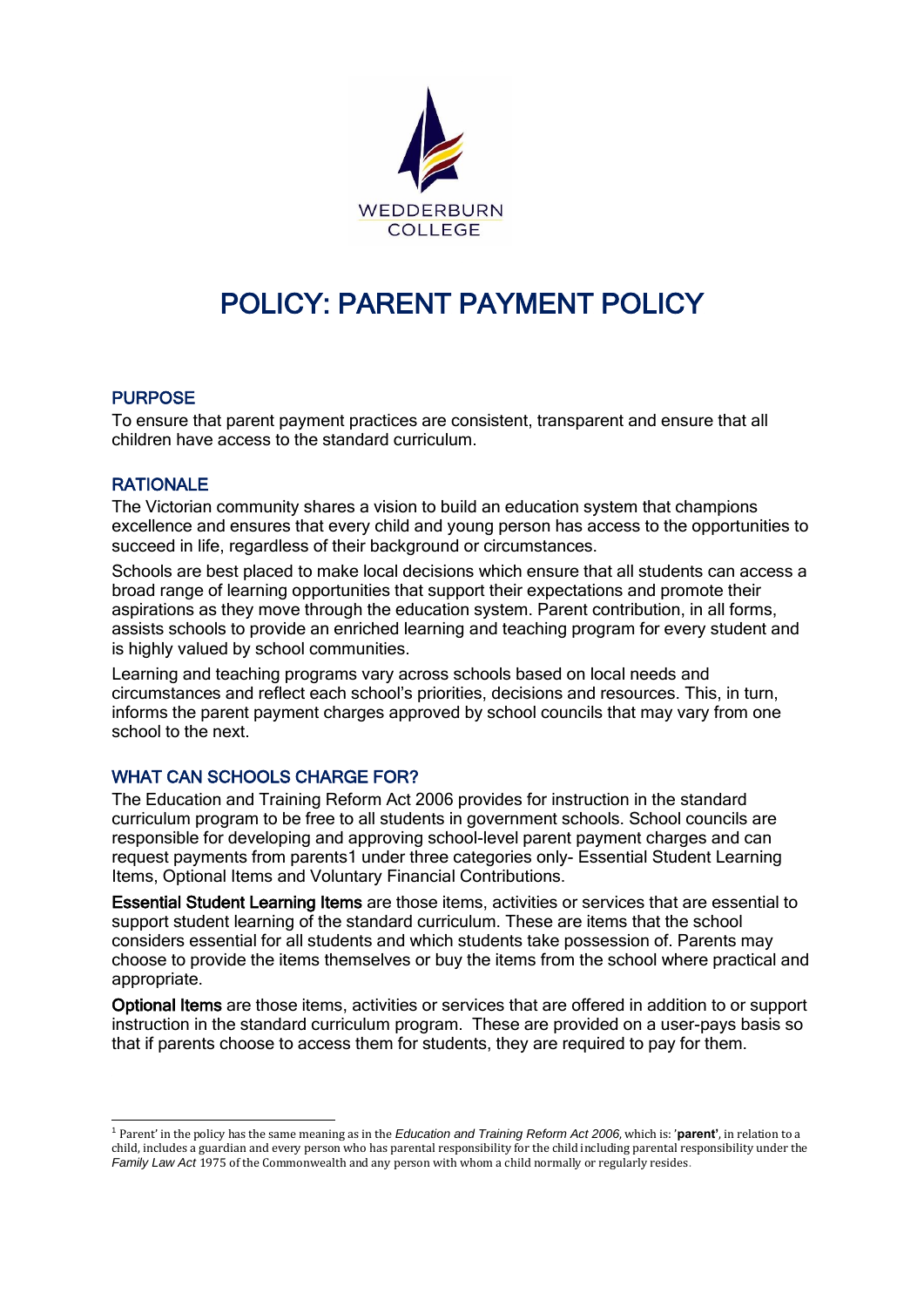### Voluntary Financial Contributions

Parents can be invited to make a donation to the school for a general or specific purpose, e.g. school grounds projects, library fund or for new equipment. Only some Voluntary Financial Contributions are tax-deductible.

The attached diagram "Understanding Parent Payment Categories" provides examples of items and materials under each category.

In implementing this policy, schools must adhere to the following principles:

### **PRINCIPLES**

- **Educational value:** Student learning, aspirations and wellbeing are paramount when schools determine their parent payments practices
- Access, equity and inclusion: All students have access to the standard curriculum program and participation of all students to the full school program is facilitated
- **Affordability:** Cost to parents is kept to a minimum and is affordable for most families at the school
- **Engagement and Support:** Early identification and engagement strategies by the school ensure parents are well informed of the payment options and supports available for those experiencing hardship
- Respect and Confidentiality: Parents and students experiencing hardship are treated with respect, dignity, sensitivity and without judgement and the identity and personal information of all parents and students are kept confidential in respect to parent payments
- **Transparency and Accountability:** School parent payment practices are well communicated, clear and transparent and their impact on student programs and families are reviewed by school councils

### COST AND SUPPORT TO PARENTS

When school councils consider the proposed requests for parent payments the cost is kept to a minimum and is affordable to most parents at the school.

School principals must ensure that:

- **EXECT** items students consume or take possession of are accurately costed
- payment requests are broadly itemised within the appropriate category
- parents are advised that they have the option of purchasing equivalent Essential Student Learning Items themselves, in consultation with the school
- **EXECT** information on payment options is available, accessible and easily understood to all parents so that they know what to expect and what supports they can access
- parents are provided with early notice of annual payment requests for school fees (i.e. a minimum of six weeks' notice prior to the end of the previous school year). This enables parents to save and budget accordingly.
- parents are provided with reasonable notice of any other payment requests that arise during the school year- ensuring parents have a clear understanding of the full financial contribution being sought
- the status and details of any financial arrangements are kept confidential and only shared with relevant school personnel
- parents experiencing hardship are not pursued for outstanding school fees from one year to the next
- use of debt collectors to obtain outstanding school funds owed to the school from parents is not permitted
- there will be only one reminder notice to parents for voluntary financial contributions per year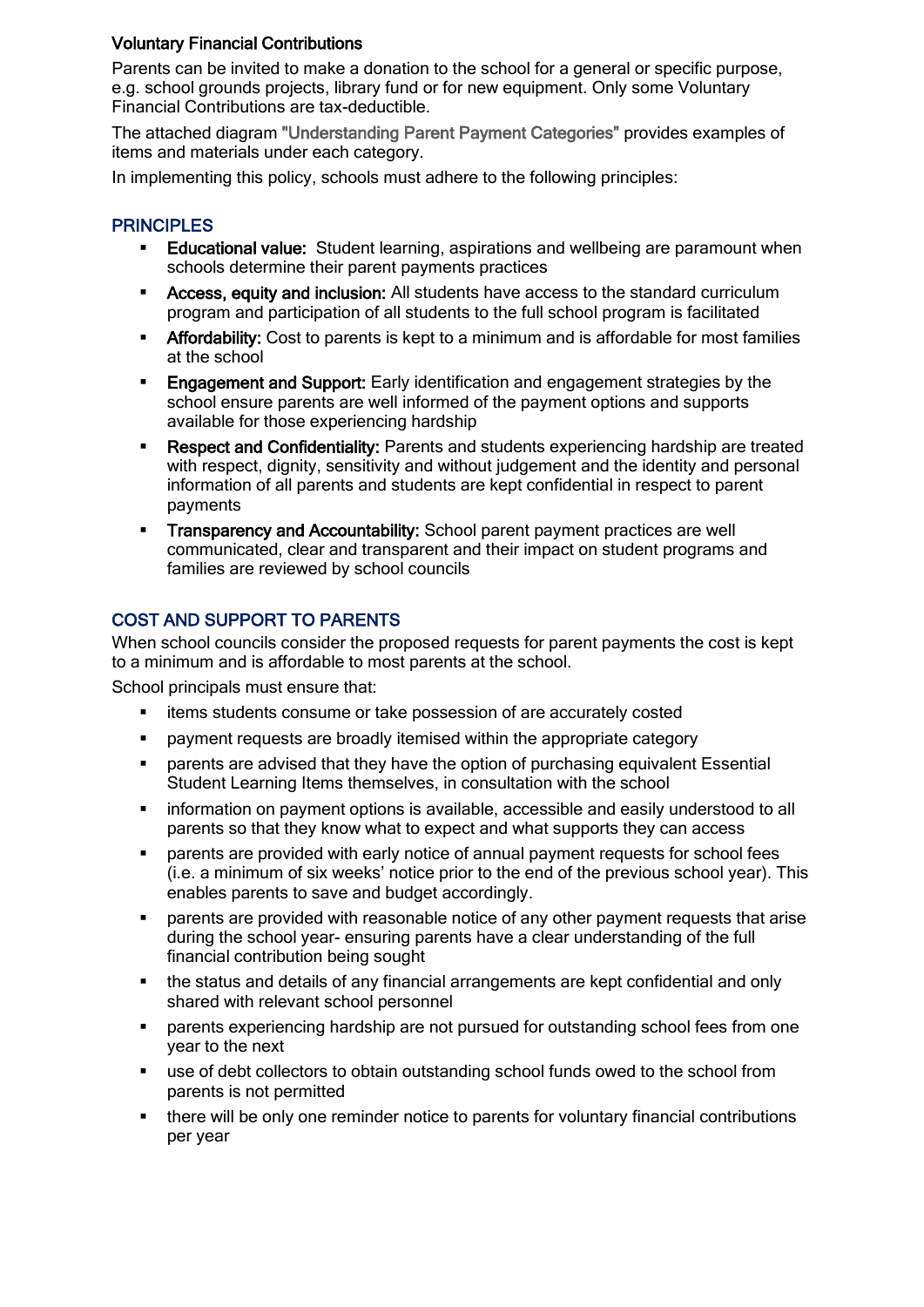**Invoices/statements for unpaid essential or optional items accepted by parents are** not generated more than monthly or according to the parent payment arrangement with the school.

### SUPPORT FOR FAMILIES

Families may experience financial difficulties and may be unable to meet the full or part payments requested. Principals and school councils exercise sensitivity to the differing financial circumstances of students and their families when considering parent payment fees. There are a range of support options available to support and assist parents. These can be accessed through ["Cost support for families."](http://www.education.vic.gov.au/Documents/school/principals/spag/management/PP_Costsupportforfamilies.docx)

Consideration to hardship arrangements in respect to payment requests is provided to families experiencing long term hardship or short term crisis on a confidential, case by case basis. All schools have written hardship arrangements that include a proactive approach to providing support for parents experiencing financial difficulty.

All parents are provided the name and contact details of a nominated parent payment contact person at the school who they can discuss payment arrangements with.

### ENGAGING WITH PARENTS

In respect to each school's development of its parent payments, school councils will engage in effective communication with the school community and have strategies in place to ensure they are aware of and understand the needs and views of parents.

### REVIEW OF POLICY IMPLEMENTATION

Schools will monitor the effectiveness and impact of the implementation of this policy at least annually as part of its ongoing improvement and report back to the school community.

The full Parent Payment Policy is available from the Department's [School Policy and](http://www.education.vic.gov.au/school/principals/spag/management/pages/parentpayments.aspx)  [Advisory Guide.](http://www.education.vic.gov.au/school/principals/spag/management/pages/parentpayments.aspx)

Answers to the most commonly asked questions about school costs for parents see: [Frequently Asked Questions](http://www.education.vic.gov.au/Documents/school/principals/spag/management/PP_FAQforparents.docx) – For Parents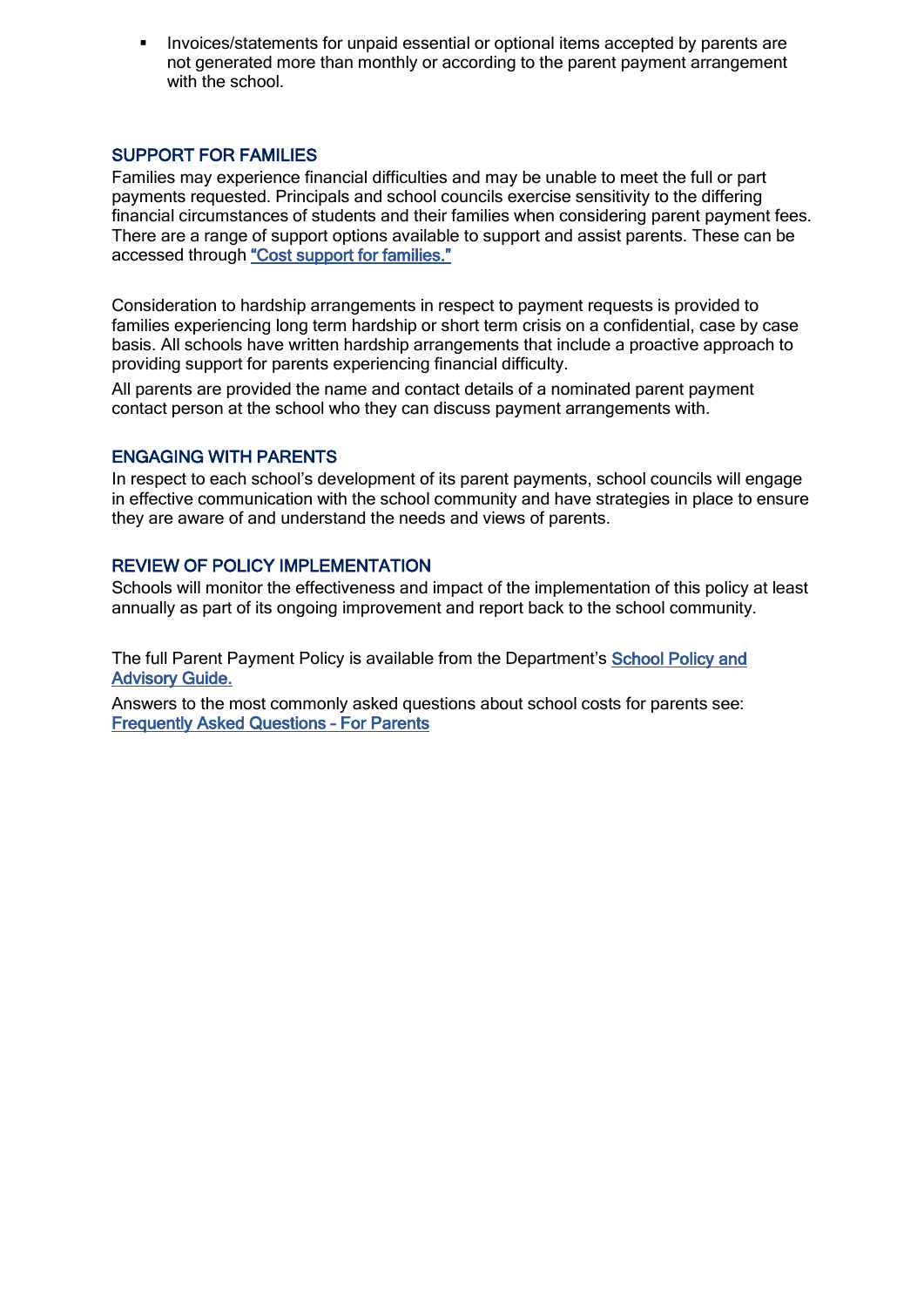## **Understanding Parent Payment Categories**

## **Schools**

### **What does the legislation say?**

The Education and Training Reform Act (2006) provides for free instruction in the standard curriculum program to all students in government schools. The Act also empowers school councils to charge fees to parents for goods and services provided by the school to a child.

### **What do schools pay for as part of 'free instruction'?**



Free instruction is the teaching staff, administration and the provision of facilities in connection with the instruction of the standard curriculum program, including reasonable adjustments for students with In the Act, a 'Parent' includes a guardian and every person who has parental responsibility for a child including parental responsibility under the Commonwealth Family Law Act 1975 and any person with whom a child normally

The standard curriculum for Years F-10 means implementation of the Victorian Curriculum F-10.

The standard curriculum for senior secondary schools means a program that enables a student to be awarded a VCE or VCAL qualification.

Educational Value | Access, Equity & Inclusion | Affordability Engagement & Support <sup>|</sup> Respect & Confidentiality <sup>|</sup> Transparency & Accountability **What principles govern parent payment practice?**

### **Parents What may parents be asked to pay for?**

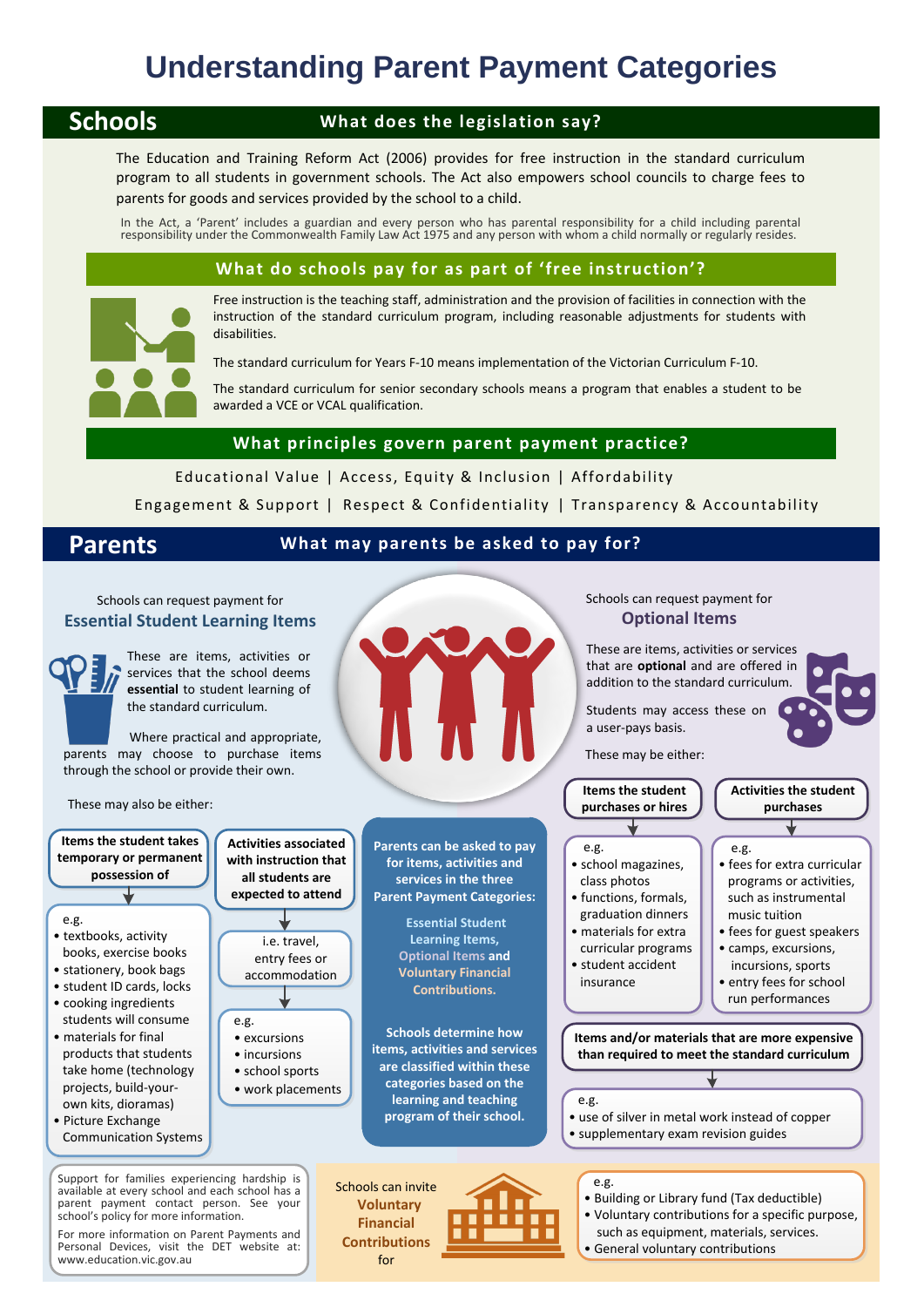### PARENT PAYMENT CHARGES

Wedderburn College Council will annually review parent payments requested to ensure they are in line with Department of Education & Training guidelines. Charges will be clearly itemised, costed and categorised as Essential Student Learning, Optional Items or Voluntary Financial Contributions.

Parent contribution requests will be made in line with the principles of Educational value; Access, equity and inclusion; Affordability; Engagement and Support; Respect and Confidentiality; Transparency and Accountability.

Parent contributions will be requested to assist the school in providing an enhanced teaching and learning program for every student in line with the school priorities.

### PAYMENT ARRANGEMENTS AND METHODS

Parents will be provided with early notification of annual payment requests (a minimum of 6 weeks prior to the commencement of the school year). Reasonable notice will be given for any other payment requests during the year (i.e. excursions).

Parents will be permitted to make payments in instalments and be provided with several methods of making payment including cash, cheque or direct deposit. Parents are able to enter into confidential payment arrangements by contacting the Business Manager (Marie Marsh) on 54943011 or marsh.marie.a@edumail.vic.gov.au.

### FAMILY SUPPORT OPTIONS

There are a number of support options available for parents including but not limited to;

- Secondhand uniform (if available);
- Camps, Sports & Excursion funding (CSEF) available to eligible parents;
- State Schools' Relief support available (via the College Wellbeing Team);
- Local community support (Wellbeing team can provide further information).

Information regarding support options is available from the general office and will be advertised periodically in the Newsletter and on the website.

### CONSIDERATION OF HARDSHIP

The College understands that families may experience financial difficulties or hardship at times and may be unable to meeting full or part payments requested. Families are invited to contact the Business Manager to make payment arrangements or alternatively contact the Principal or Wellbeing team for a confidential discussion and information regarding support options.

### CONSIDERATION OF REFUNDS

Our school will consider requests for partial or full refunds of payments made by parents on a case-by-case basis taking into account the individual circumstances. Generally we will not be able to refund payments made for items purchased or costs that have already been paid where those funds have already been transferred to a third party. For example, camp costs when a child becomes unwell and cannot attend in circumstances where the payment has already been made or committed to a third party and no refund is available to the school. Where possible, we will make this clear to parents at the time of payment. Applications for refunds must be made with the Principal or wellbeing staff member for a case by case interview for a discretionary decision.

### COMMUNICATION WITH FAMILIES

The Parent Payment Policy and Implementation will be published on the school website.

General enquiries regarding parent charges may be made to the office on 5494 3011. Concerns should be directed to the Principal or Business Manager.